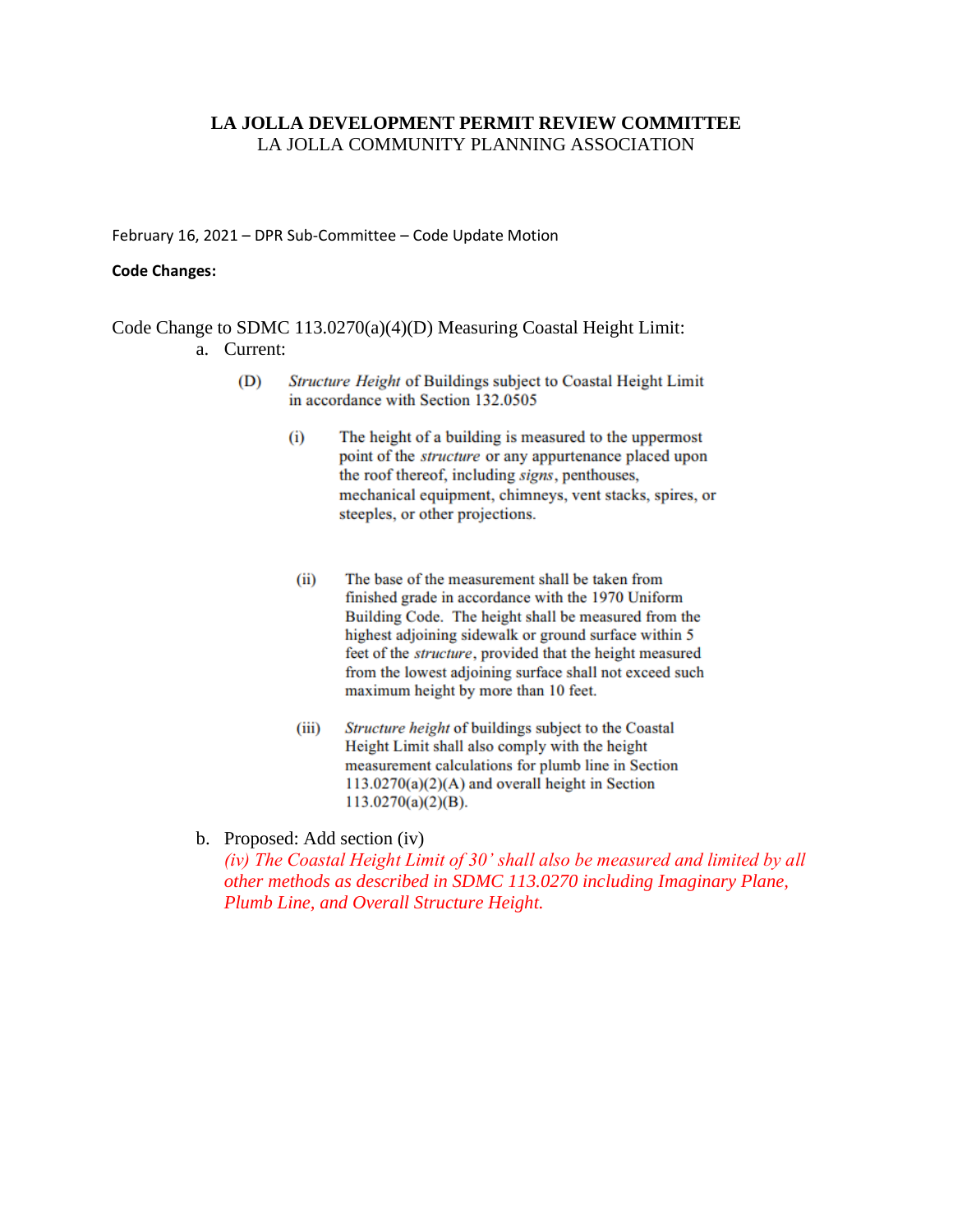## Code Change to SDMC 126.0704(a) Coastal Exemption

#### a. Current:

#### §126.0704

#### **Exemptions from a Coastal Development Permit**

The following coastal development is exempt from the requirement to obtain a **Coastal Development Permit:** 

- Improvements to existing structures, including the construction of attached  $(a)$ Accessory Dwelling Units and Junior Accessory Dwelling Units in accordance with Section 141.0302 are exempt, except if the improvements involve any of the following:
	- $(1)$ Improvements to any structure located on a beach, wetland, stream, or seaward of the mean high tide line, where the structure or proposed improvements would encroach within 50 feet of a coastal bluff edge.
	- $(2)$ Improvements to any structure that would result in an increase of 10 percent or more of interior floor area or an additional improvement of 10 percent or less where an improvement to the structure had previously been exempted or an increase in building height by more than 10 percent where the structure is located between the sea and first public roadway paralleling the sea or within 300 feet of the inland extent of any beach or of the mean high tide line where there is no beach, whichever is the greater distance. The first public roadway is shown on Map No. C-731 filed in the office of the City Clerk as Document No. 00-17069.
	- $(3)$ Improvements that result in an intensification of use. For purposes of Section 126.0704, intensification of use means a change in the use of a lot or premises which, based upon the provisions of the applicable zone, requires more off-street parking than the most recent legal use on the property.
	- Any significant alteration of land forms including removal or  $(4)$ placement of vegetation, on a beach, wetland or sand dune, or within 100 feet of the edge of a *coastal bluff*.
	- $(5)$ The demolition or removal of 50 percent or more of the exterior walls of the existing structure.
	- The expansion or construction of water wells or septic systems.  $(6)$
	- Any significant non-attached structures such as garages, fences,  $(7)$ shoreline protective works or docks on property located between the sea and the first public road paralleling the sea or within 300 feet of the inland extent of any beach or of the mean high tide of the sea where there is no beach, whichever is the greater distance.
	- Any improvement to a structure where the Coastal Development  $(8)$ Permit issued for the original structure indicated that any future improvements would require a *development permit*.

### b. Proposed: Add section (9)

*(9) Any improvement which creates an increase of total Gross Floor Area in excess of 50% of existing GFA.*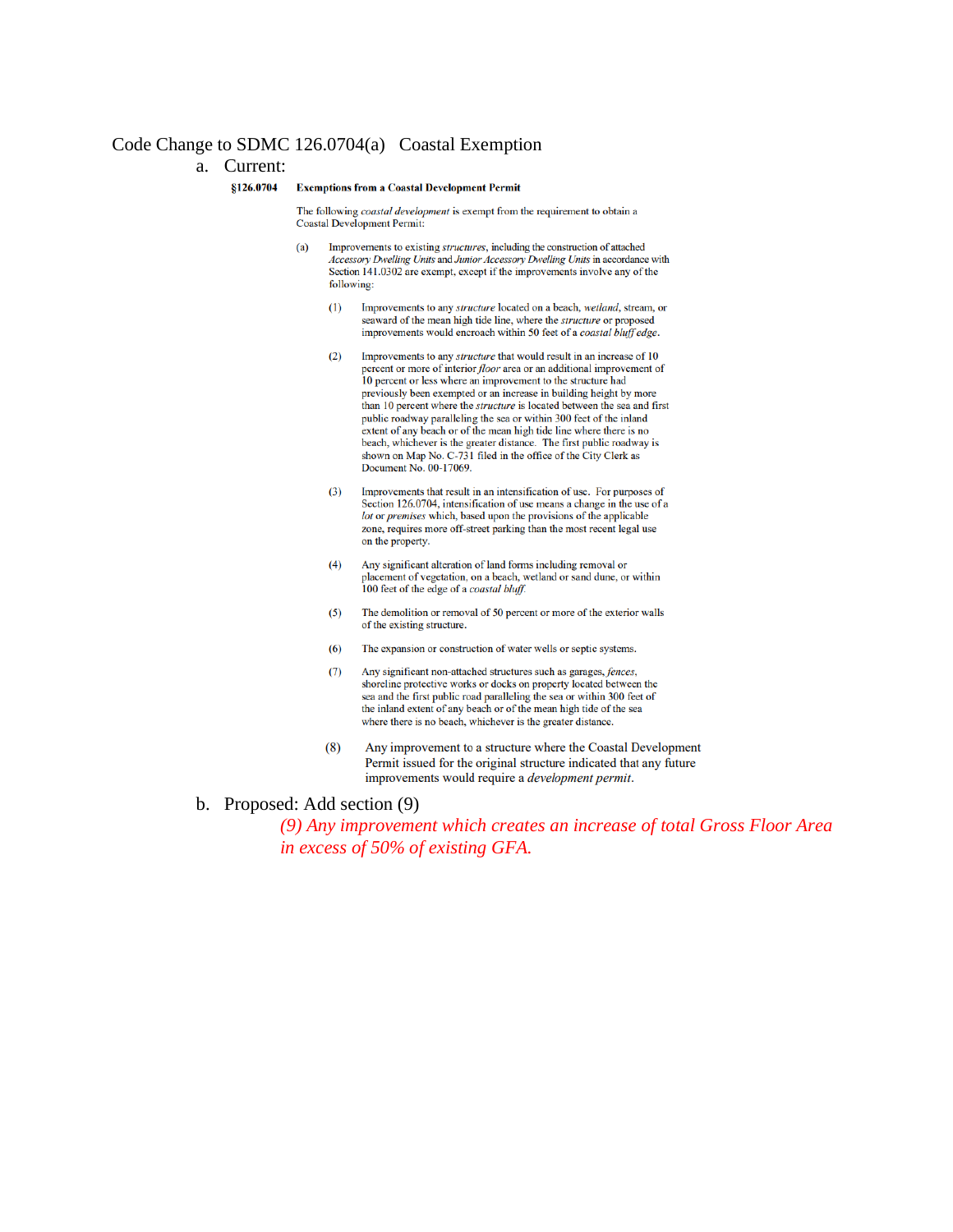## Code Change to SDMC 131.0446(a)(2) FAR Calculation for Residential Base Zones

- c. Current:
	- $(2)$ For lots that exceed the minimum lot area required by the applicable zone and where more than 50 percent of the lot area contains steep hillsides, the maximum permitted floor area ratio shall be based on the following:
		- The area of the site not containing steep hillsides or the  $(A)$ minimum lot area required by the applicable zone, whichever is greater; plus
		- $(B)$ 25 percent of the remaining lot area not included in (A), above.
- d. Proposed:

*(2) For lots that exceed the minimum lot area required by the applicable zone and where more than 50 percent of the lot area contains steep hillsides, wetlands, coastal beaches, or coastal bluffs, the maximum permitted floor area ratio shall be based on the following:* 

> *(A) The area of the site not containing steep hillsides ,wetlands, coastal beaches, or coastal bluffs, or the minimum lot area required by the applicable zone, whichever is greater; plus (B) 25 percent of the remaining lot area not included in (A), above.*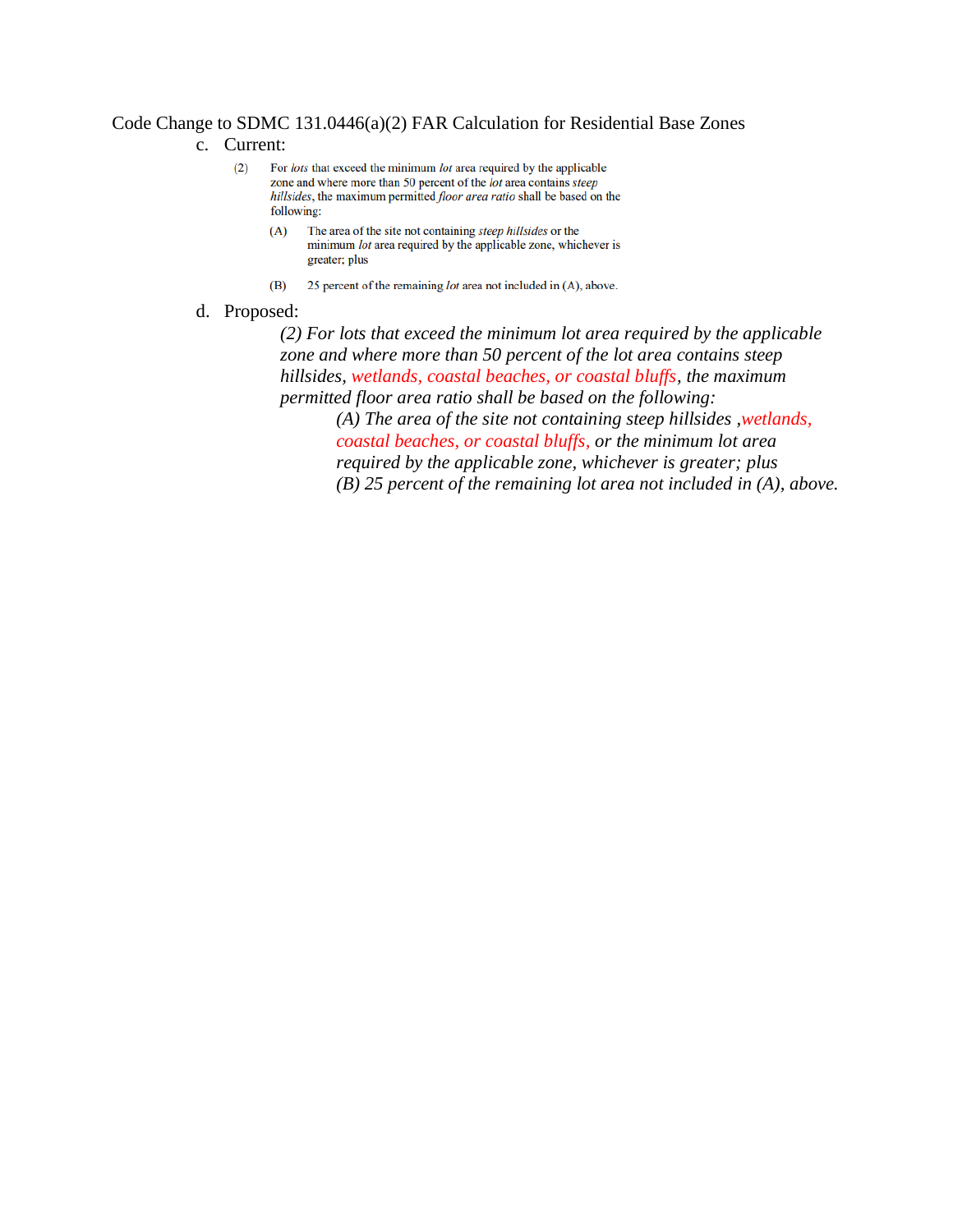# Code Change to SDMC 113.0234(a)(2) FAR Calculation for Basements

## e. Current:

- $(2)$ Gross floor area for basements is calculated as follows:
	- $(A)$ For lots that slope less than 5 percent along each edge of the building footprint, gross floor area includes the area of all portions of a *basement* where the vertical distance between existing grade or proposed grade, whichever is lower, and the finish-floor elevation above exceeds 3 feet, 6 inches as shown in Diagram 113-02I.
	- For *lots* that slope 5 percent or more along any edge of the (B) building footprint, gross floor area includes the area of all portions of a *basement* where the vertical distance between existing grade or proposed grade, whichever is lower, and the finish-floor elevation above exceeds 5 feet, as shown in Diagram 113-02J.
- f. Proposed:
	- *(A) For lots that slope less than 5 percent along each edge of the building footprint, gross floor area includes the area of all portions of a basement where the vertical distance between existing grade or proposed grade, whichever is lower, and the finish-floor elevation above exceeds 3 feet, 6 inches as shown in Diagram 113-02I. All other portions of the basement shall be included in Gross Floor Area at a 50% discount.*
	- *(B) For lots that slope 5 percent or more along any edge of the building footprint, gross floor area includes the area of all portions of a basement where the vertical distance between existing grade or proposed grade, whichever is lower, and the finish-floor elevation above exceeds 5 feet, as shown in Diagram 113-02J. All other portions of the basement shall be included in Gross Floor Area at a 50% discount.*